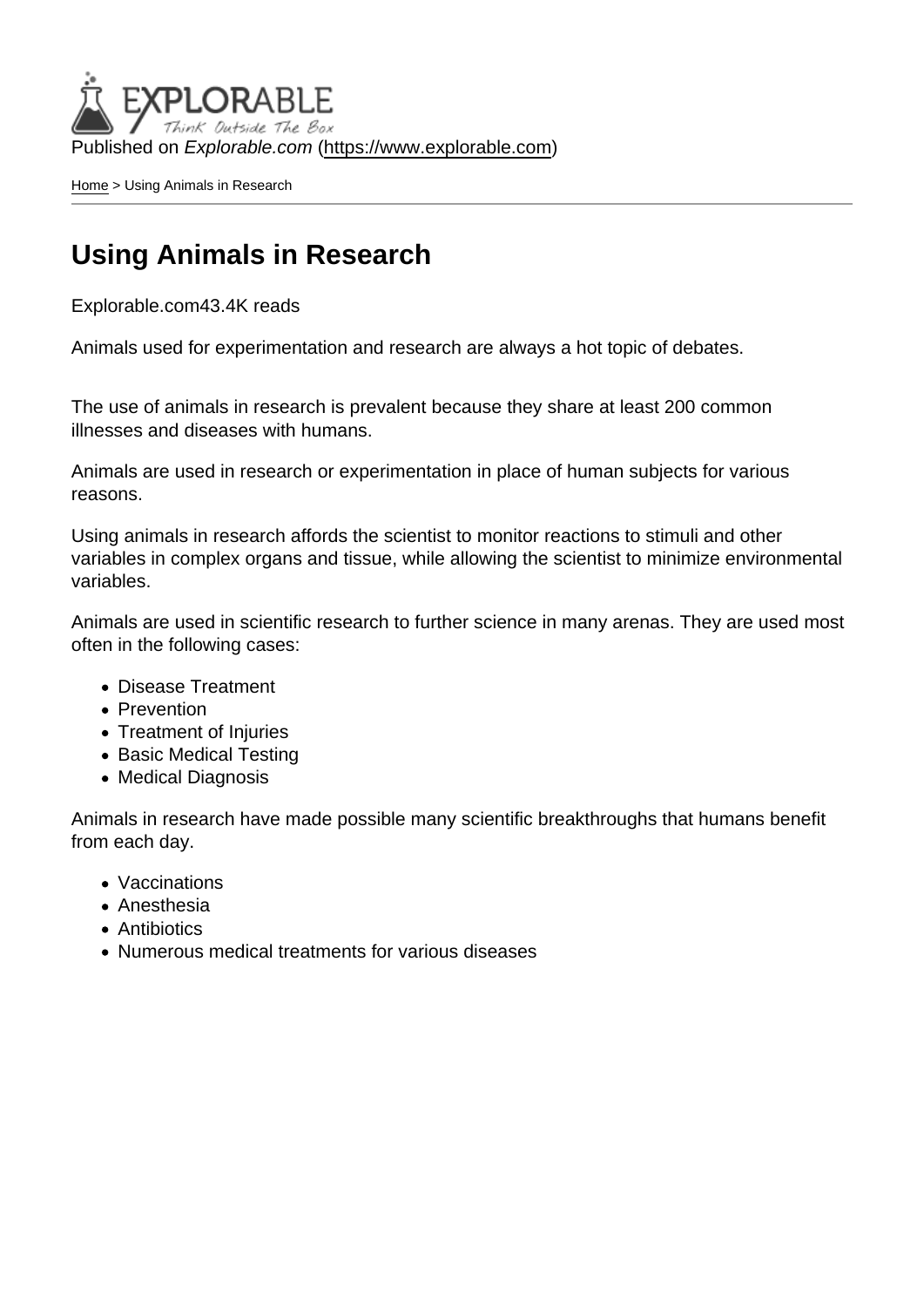

## **Why Animals?**

Animals provide the scientist with unique possibilities especially using animals for medical research.

When experimenting with new drugs for the treatment of disease it would be virtually impossible to isolate a human the way an animal can be isolated. All mammals share the same systems, there are variants but they are far outweighed by the likeness that humans and animals share.

There are just certain testing that can not be accomplished without the use of live organs and tissue. There is no way to duplicate a complex disease in a culture, nor to enable a computer to completely analyze the effects of drugs on a system. Animals play a vital role in medical research.

### **Facts About Animal Research**

- 85 % of the animals used in research are rodents rats and mice that have been bred for laboratory use
- Most laboratory tests on animals are simple single type tests change in diet, drawing a simple blood sample, administering a drug
- Animals are given anesthetics if a procedure is going to be invasive in any way
- Dogs, cats and non-human primates account for only 3 out of 1000 subjects in experimentation
- Humans are still the largest group that is used for research and experimentation and beats out all other lab animals when it comes to testing.

# **The Three R's**

A criterion which all scientists must follow is known as the three R's. The three R's in research refer to the following: